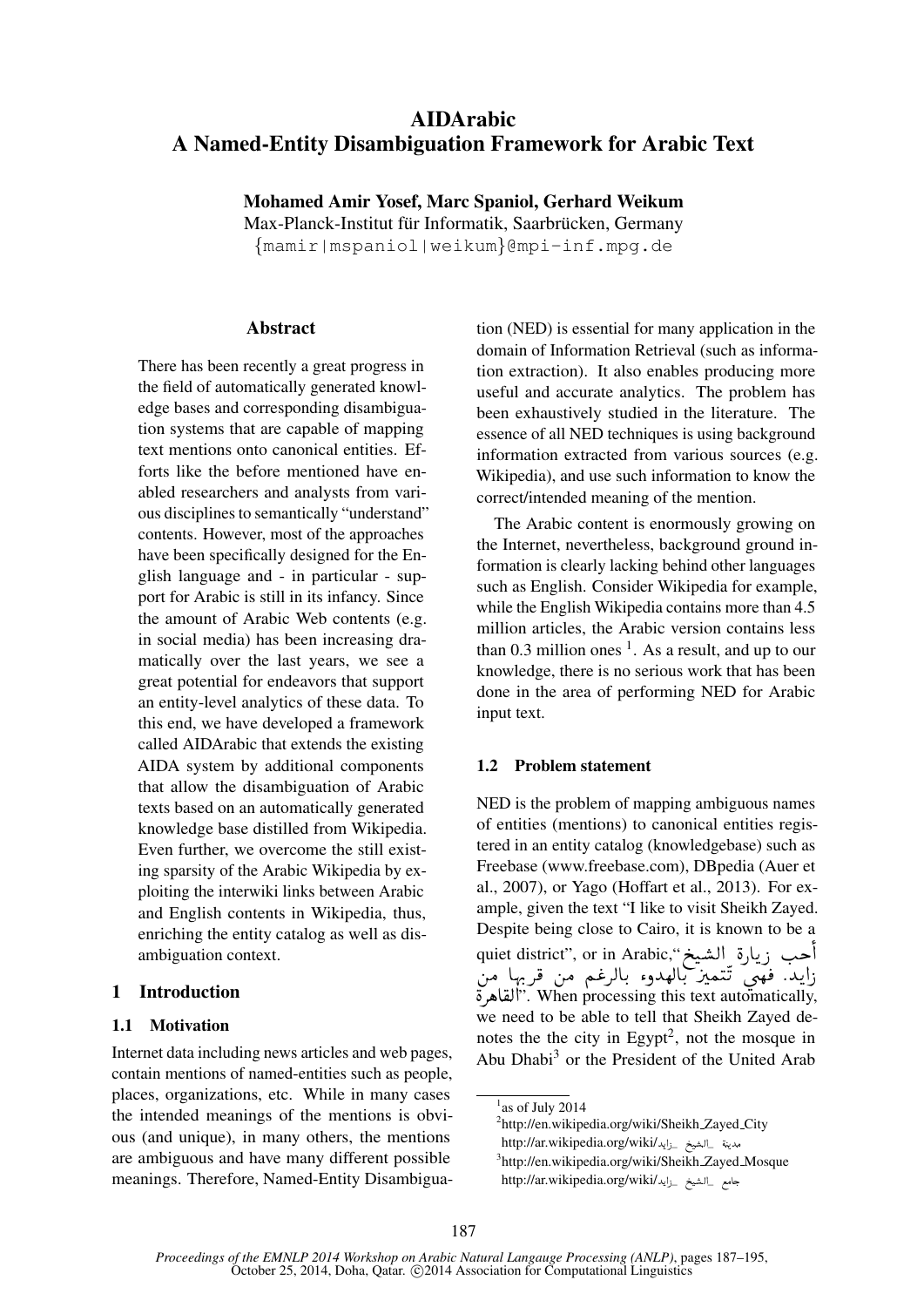Emirates<sup>4</sup>. In order to automatically establish such mappings, the machine needs to be aware of the characteristic description of each entity, and try to find the most suitable one given the input context. In our example, knowing that the input text mentioned the city of Cairo favors the Egyptian city over the mosque in Abu Dhabi, for example. In principle, state-of-the-art NED frameworks require main four ingredients to solve this problem:

- Entity Repository: A predefined universal catalog of all entities known to the NED framework. In other words, each mention in the input text must be mapped to an entity in the repository, or to null indicating the correct entity is not included in the repository.
- Name-Entity Dictionary: It is a many-tomany relation between possible mentions and the entities in the repository. It connects an entity with different possible mentions that might be used to refer to this entity, as well as connecting a mention with all potential candidate entity it might denote.
- Entity-Descriptions: It keeps per entity a bag of characteristic keywords or keyphrases that distinguishes an entity from another. In addition, they come with scoring scheme that signify the specificity of such keyword to that entity.
- Entity-Entity Relatedness Model: For coherent text, the entities that are used for mapping all the mentions in the input text, should be semantically related. For that reason, an entity-entity relatedness model is required to asses the coherence.

For the English language, all of the ingredients mentioned above are richly available. For instance, the English Wikipedia is a comprehensive up-to-date resource. Many NED systems use Wikipedia as their entity repository. Furthermore, many knowledge bases are extracted from Wikipedia as well. When trying to apply the existing NED approaches on the Arabic text, we face the following challenges:

• Entity Repository: There is no such comprehensive entity catalog. Arabic Wikipedia is an

order of magnitude smaller than the English one. In addition, many entities in the Arabic Wikipedia are specific to the Arabic culture with no corresponding English counterpart. As a consequence, even many prominent entities are missing from the Arabic Wikipedia.

- Name-Entity Dictionary: Most of the nameentity dictionary entries originate from manual input (e.g. anchor links). Like outlined before, Arabic Wikipedia has fewer resources to extract name-entity mappings, caused by the lack of entities and lack of manual input.
- Entity-Descriptions: As already mentioned, there is a scarcity of anchor links in the Arabic Wikipedia. Further, the categorization system of entities is insufficient, Both are essential sources of building the entities descriptions. Hence, it is more challenging to produce comprehensive description of each entity.
- Entity-Entity Relatedness Model: Relatedness estimation among entities is usually computed using the overlap in the entities description and/or link structure of Wikipedia. Due to the previously mentioned scarcity of contents in the Arabic Wikipedia, it is also difficult to accurately estimate the entity-entity relatedness.

As a consequence, the main challenge in performing NED on Arabic text is the lack of a comprehensive entity catalog together with rich descriptions of each entity. We considered our open source AIDA system<sup>5</sup> (Hoffart et al., 2011)- mentioned as state-of-the-art NED System by (Ferrucci, 2012) as a starting point and modified its data acquisition pipeline in order to generate a schema suitable for performing NED on Arabic text.

## 1.3 Contribution

We developed an approach to exploit and fuse crosslingual evidences to enrich the background information we have about entities in Arabic to build a comprehensive entity catalog together with their context that is not restricted to the Arabic Wikipedia. Our contributions can be summarized in the following points:

• Entity Repository: We switched to YAGO3(Mahdisoltani et al., 2014), the

<sup>4</sup> http://en.wikipedia.org/wiki/Zayed bin Sultan Al Nahyan - - - - بن \_سلطان \_آل \_نهيان/http://ar.wikipedia.org/wiki ֦֧ .<br>. j Į @

<sup>5</sup> https://www.github.com/yago-naga/aida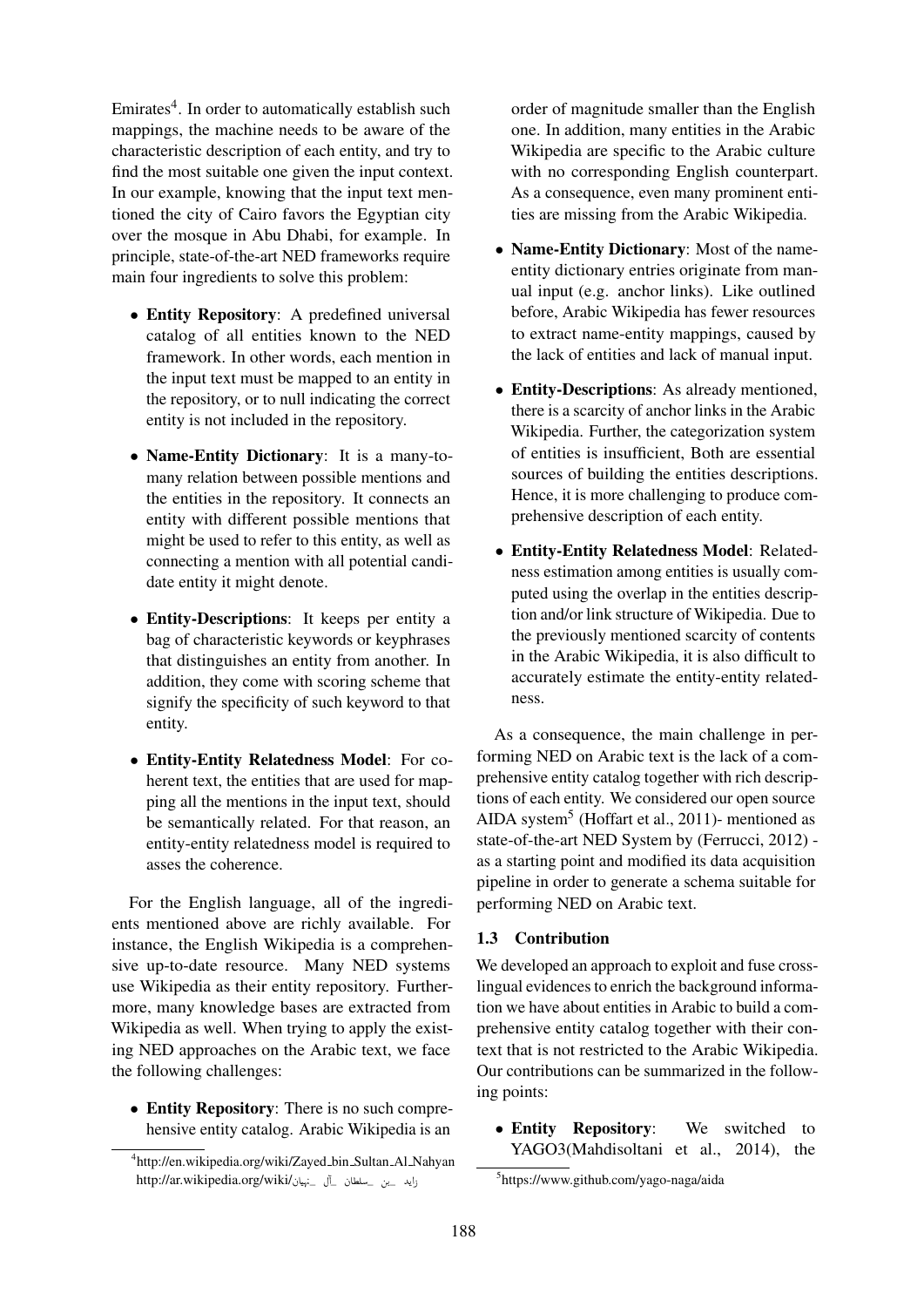multilingual version of YAGO2s. YAGO3 comes with a more comprehensive catalog that covers entities from different languages (extracted from different Wikipedia dumps). While we selected YAGO3 to be our background knowledge base, any multi-lingual knowledge base such as Freebase could be used as well.

- Name-Entity Dictionary: We compiled a dictionary from YAGO3 and Freebase to provide the potential candidate entities for each mention string. While the mention is in Arabic, the entity can belong to either the English or the Arabic Wikipedia.
- Entity-Descriptions: We harnessed different ingredients in YAGO3, and Wikipedia to produce a rich entity context schema. For the sake of precision, we did not employ any automated translation.
- Entity-Entity Relatedness Model: We fused the link structure of both the English and Arabic Wikipedia's to compute a comprehensive relatedness measure between the entities.

## 2 Related Work

NED is one of the classical NLP problems that is essential for many Information Retrieval tasks. Hence, it has been extensively addressed in NLP research. Most of NED approaches use Wikipedia as their knowledge repository. (Bunescu and Pasca, 2006) defined a similarity measure that compared the context of a mention to the Wikipedia categories of the entity candidate. (Cucerzan, 2007; Milne and Witten, 2008; Nguyen and Cao, 2008) extended this framework by using richer features for similarity comparison. (Milne and Witten, 2008) introduced the notion of semantic relatedness and estimated it using the the co-occurrence counts in Wikipedia. They used the Wikipedia link structure as an indication of occurrence. Below, we give a brief overview on the most recent NED systems:

The AIDA system is an open source system that employs contextual features extracted from Wikipedia (Hoffart et al., 2011; Yosef et al., 2011). It casts the NED problem into a graph problem with two types of nodes (mention nodes, and entity nodes). The weights on the edges between the

mentions and the entities are the contextual similarity between mention's context and entity's context. The weights on the edges between the entities are the semantic relatedness among those entities. In a subsequent process, the graph is iteratively reduced to achieve a dense sub-graph where each mention is connected to exactly one entity.

The CSAW system uses local scores computed from 12 features extracted from the context surrounding the mention, and the candidate entities (Kulkarni et al., 2009). In addition, it computes global scores that captures relatedness among annotations. The NED is then formulated as a quadratic programming optimization problem, which negatively affects the performance. The software, however, is not available.

DBpedia Spotlight uses Wikipedia anchors, titles and redirects to search for mentions in the input text (Mendes et al., 2011). It casts the context of the mention and the entity into a vector-space model. Cosine similarity is then applied to identify the candidate with the highest similarity. Nevertheless, their model did not incorporate any semantic relatedness among entities. The software is currently available as a service.

TagMe 2 exploits the Wikipedia link structure to estimate the relatedness among entities (Ferragina and Scaiella, 2010). It uses the measure defined by (Milne and Witten, 2008) and incorporates a voting scheme to pick the right mapping. According to the authors, the system is geared for short input text with limited context. Therefore, the approach favors coherence among entities over contextual similarity. TagMe 2 is available a service.

Illinois Wikifier formulates NED as an optimization problem with an objective function designed for higher global coherence among all mentions (Ratinov et al., 2011). In contrast to AIDA and TagMe 2, it does not incorporate the link structure of Wikipedia to estimate the relatedness among entities. Instead, it uses normalized Google similarity distance (NGD) and pointwise mutual information. The software is as well available as a service.

Wikipedia Miner is a machine-learning based approach (Milne and Witten, 2008). It exploits three features in order to train the classifier. The features it employs are prior probability that a mention refers to a specific entity, properties extracted from the mention context, and finally the entityentity relatedness. The software of Wikipedia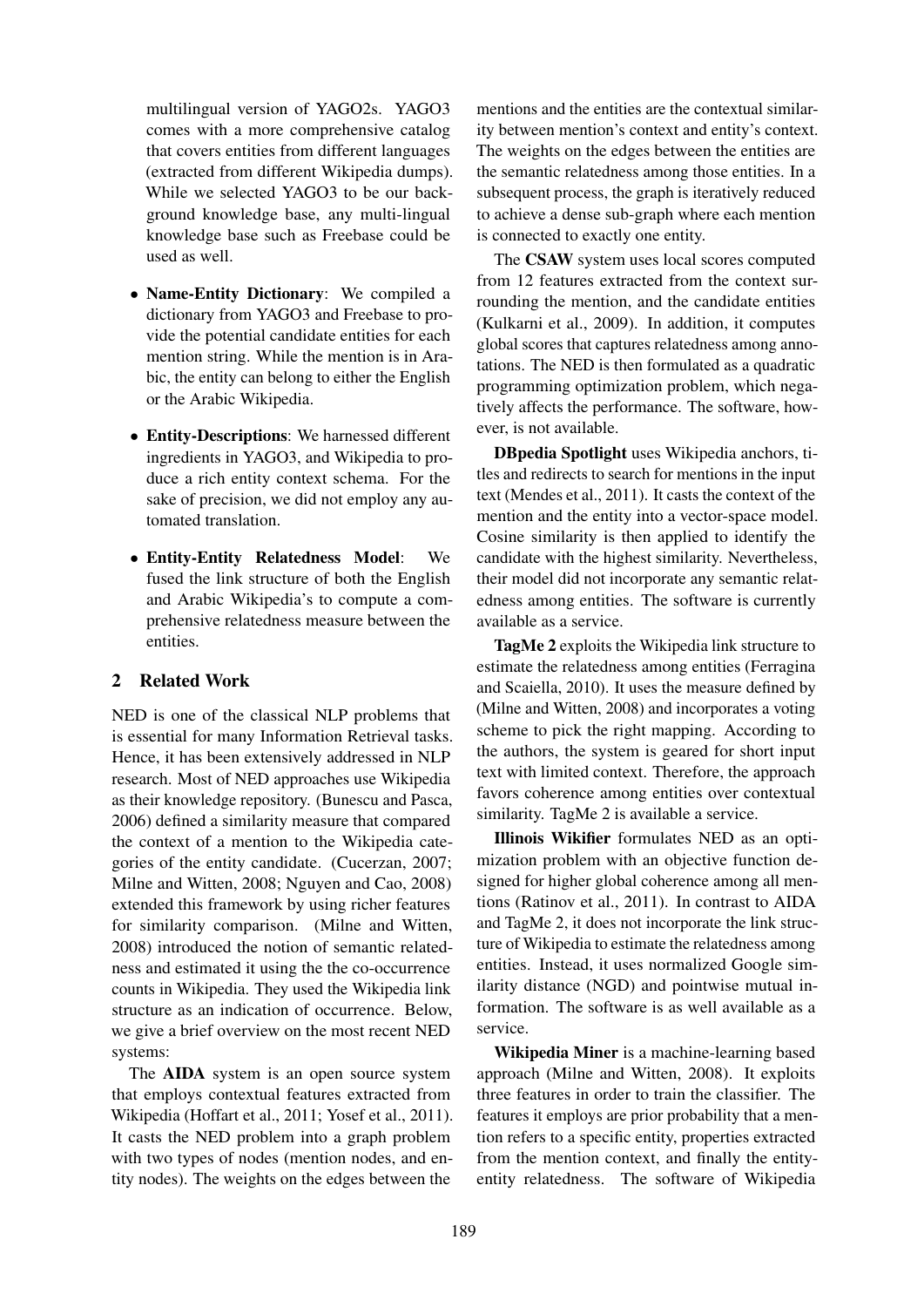

Figure 1: AIDArabic Architecture

Miner is available on their Website.

The approaches mentioned before have been developed for English language NED. As such, none of them is ready to handle Arabic input without major modification.

As of now, no previous research exploits crosslingual resources to enable NED for Arabic text. Nevertheless, cross-lingual resources have been used to improve Arabic NER (Darwish, 2013). They used Arabic and English Wikipedia together with DBpedia in order to build a large Arabic-English dictionary for names. This augments the Arabic names with a capitalization feature, which is missing in the Arabic language.

## 3 Architecture

In order to build AIDArabic, we have extended the pipeline used for building an English AIDA schema from the YAGO knowledge base. The new architecture is shown in Figure 1 and indicates those components, that have been added for AIDArabic. These are pre- and post-processing stages to the original AIDA schema extractor. The new pipeline can be divided into the following stages:

#### Extraction

We have configured a dedicated YAGO3 extractor to provide the data necessary for AIDArabic. To this end, we feed the English and Arabic Wikipedia's into YAGO3 extractor to provide three major outputs:

• Entity Repository: A comprehensive set of entities that exist in both, the English and Arabic Wikipedia's. In addition, the corresponding anchortexts, categories as well as links from and/to each entity.

- Entity Dictionary: This is an automatically compiled mappings that captures the interwiki links among the English and the Arabic Wikipedia's.
- Categories Dictionary: This is also an automatically harvested list of mappings between the English and Arabic Wikipedia categories.

More details about data generated by each and every extractor will be given in Section 4.

#### AIDA Schema Building

In this stage we invoke the original AIDA schema builder without any language information. However, we additionally add the Freebase knowledge base to AIDA and map Freebase entities to YAGO3 entities. Freebase is used here solely to harness its coverage of multi-lingual names of different entities. It is worth noting that Freebase is used merely to enrich YAGO3, but the set of entities are gathered from YAGO. In other words, if there is an entity in Freebase without a YAGO counter part, it gets discarded.

#### **Translation**

Although it is generally viable to use machine translation or "off the shelf" English-Arabic dictionaries to translate the context of entities. However, we confine ourselves to the dictionaries extracted from Wikipedia that maps entities as well as categories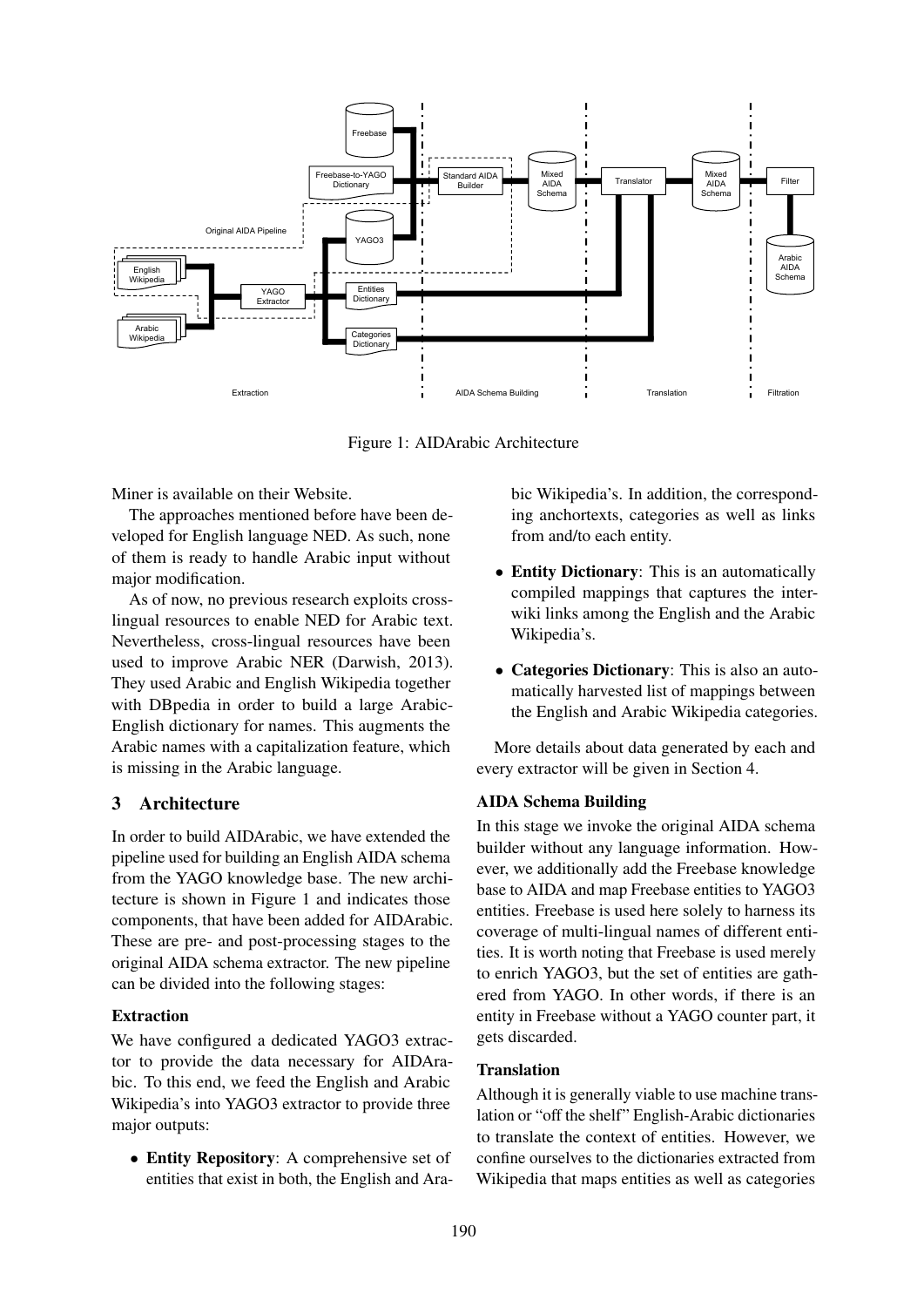from English to Arabic. This is done in order to achieve a high precision derived from the manual labor inherent in interwiki links and assigned categories.

#### Filtration

This is a final cleaning stage. Despite translating the context of entities using the Wikipedia-based dictionaries as comprehensive as possible, a considerable amount of context information remains in English (e.g. those English categories that do not have an Arabic counterpart). To this end, any remaining leftovers in English are being discarded.

## 4 Implementation

This section explains the implementation of the pipeline described in Section 3. We first highlight the differences between YAGO2 and YAGO3, which justify the switch of the underlying knowledge base. Then, we present the techniques we have developed in order to build the dictionary between mentions and candidate entities. After that, we explain the context enrichment for Arabic entities by exploiting cross-lingual evidences. Finally, we briefly explain the entity-entity relatedness measure applied for disambiguation. In the following table (cf. Table 1 for details) we summarize the terminology used in the following section.

## 4.1 Entity Repository

YAGO3 has been specifically designed as a multilingual knowledge base. Hence, standard YAGO3 extractors take as an input a set of Wikipedia dumps from different languages, and produce a unified repository of named entities across all languages. This is done by considering inter-wiki links. If an entity in language  $l \in L - \{en\}$  has an English counter part, the English one is kept instead of that in language  $l$ , otherwise, the original entity is kept. For example, in our repository, the entity used to represent Egypt is "Egypt" coming from the English Wikipedia instead of "ar/مصر" coming from the Arabic Wikpedia. However, the entity that refers to the western part of Cairo is identified as<br>"iar/قال القاهة" because it has no counter-part in refers to the western part of Cairo is identified as "غرب القاهرة/ar" نغرب القاهرة ֧֦֧֪֪֪֪֦֪֪֪֪֪֪֪֪֪֚֚֚֚֚֞֝֝֝֝֝֝֝֝֝֝֝֬֝֝֝֝֝֝֝֝֝ the English Wikipedia. Formally, the set of entities in YAGO3 are defined as follows:

$$
E = E_{en} \cup E_{ar}
$$

After the extraction is done, YAGO3 generates an entity dictionary for each and every language. This dictionary translates any language specific entity into the one that is used in YAGO3 (whether the original one, or the English counter part). Based on the the previous example, the following entries are created in the dictionary:

| مصر ar/        | $\rightarrow$ Egypt |
|----------------|---------------------|
| غرب القاهرة/ar | غر ب القاهرة/ar     |

Such a dictionary is essential for all further processing we do over YAGO3 to enrich the Arabic knowledge base using the English one. It is worth noting here, that this dictionary is completely automatically harvested from the inter-wiki links in Wikipedia, and hence no automated machine translation and/or transliteration are invoked (e.g. for Person Names, Organization Names, etc.). While this may harm the coverage of our linkage, it guarantees the precision of our mapping at the same time. This is thanks to the high quality of interwiki between named-entities in Wikipedia.

## 4.2 Name-Entity Dictionary

The dictionary in the context of NED refers to the relation that connects strings to canonical entities. In other words, given a mention string, the dictionary provides a list of potential canonical entities this string may refer to. In our original implementation of AIDA, this dictionary was compiled from four sources extracted from Wikipedia (titles, disambiguation pages, redirects, and anchor texts). We used the same sources after adapting them to the Arabic domain, and added to them entries coming from Freebase. In the following, we briefly summarize the main ingredients used to populate our dictionary:

- Titles: The most natural possible name of a canonical entity is the title of its corresponding page in Wikipedia. This is different from the entity ID itself. For example, in our example for the entity "Egypt" that gets its id from the English Wikipeida, we consider the title "مصم" coming from the Arabic Wikipedia.
- Disambiguation Pages: These pages are called in the Arabic Wikipedia : are called<br>حات التوضيح"  $\ddot{\cdot}$  $\frac{1}{2}$ They are dedicated pages to list the different possible meanings of a specific name. We harness all the links in a disambiguation page and add them as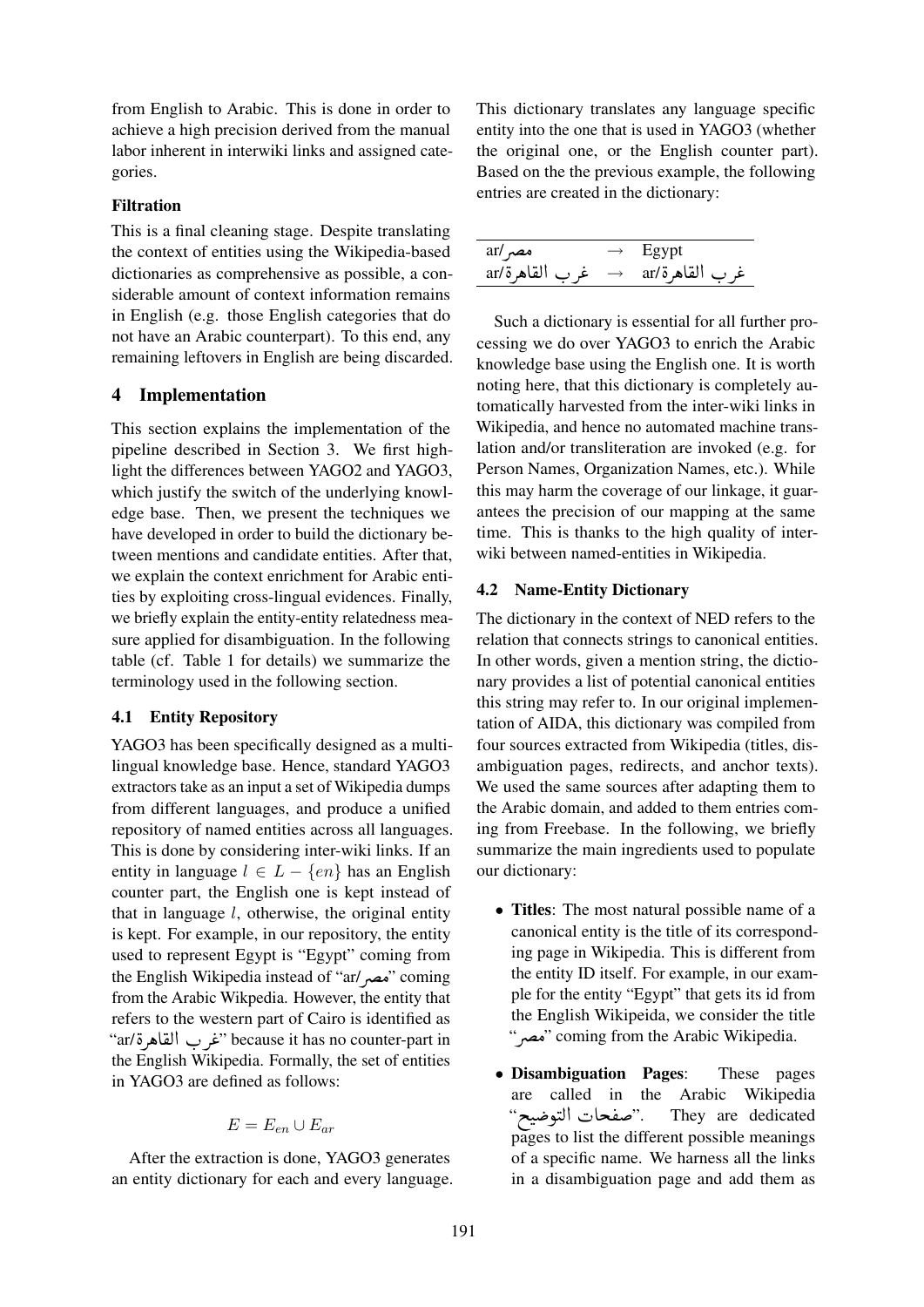|                     | A language in Wikipedia                                                                      |
|---------------------|----------------------------------------------------------------------------------------------|
| L                   | Set of all languages in Wikipedia                                                            |
| $e_{en}$            | An entity originated from the English WIkipedia                                              |
| $e_{ar}$            | An entity originated from the Arabic WIkipedia                                               |
| $\epsilon$          | An entity in the final collection of YAGO3                                                   |
| E                   | Set of the corresponding entities                                                            |
| $Cat_{en}(e)$       | Set of Categories of an entity $e$ in the English Wikipedia                                  |
| $Cat_{ar}(e)$       | Set of Categories of an entity $e$ in the Arabic Wikipedia                                   |
| $Inlink_{en}(e)$    | Set of Incoming Links to an entity $e$ in the English Wikipedia                              |
| $Inlink_{ar}(e)$    | Set of Incoming Links to an entity e in the Arabic Wikipedia                                 |
| $\text{Trans}(S)$   | Translation of each element in $S$ from English to Arabic using the appropriate dictionaries |
| $en \rightarrow ar$ |                                                                                              |

Table 1: Terminology

potential entities for that name. To this end, we extract our content solely from the Arabic we extract our content solely from the Arabic<br>مدینة " Wikipedia. For instance, the phrase .<br>. ر<br>پ مدينه " Wikipedia. For instance, the phrase<br>("زايد;" has a disambiguation page that lists all ِّ @ the cities that all called Zayed including the ones in Egypt, Bahrain and United Arab Emirates.

- Redirects: "تحويلات" :Redirects " <u>ر</u> l. Arabic Wikipedia. Those are pages where you search for a name and it redirects you to the most prominent meaning of this name. This we extract from the Arabic Wikipedia as well. For example, if you search in the Arabic wcn. For example, if you search in the Arabic<br>Wikipedia for the string "id", you will be au-ر<br>پ @ tomatically redirected to page of the president of the United Arabic Emirates.
- Anchor Text: When people create links in Wikipedia, sometimes they use different names from the title of the entity page as an anchor text. This indicates that this new name is also a possible name for that entity. Therefore, we collect all anchors in the Arabic Wikipedia and associate them with the appropriate entities. For example, in the Arabic Wikipedia page of Sheikh Zayed, there is a anchor link page of Sheikh Zayed, there is a anchor link<br>to the city of Al Ain "ar/شعین", while the an-.<br>ا  $\ddot{\cdot}$ to the city of Al Ain "ar/العين", while the an-<br>chor text reads "المنطقه الشرقية" (in English:  $\ddot{\cdot}$ r<br>.. "The Eastern Area"). Therefore, when there is

a mention called "The Eastern Area", one of the potential candidate meanings is the city of Al-Ain in United Arab Emirates.

• Freebase: Freebase is a comprehensive resource which comes with multi-lingual labels of different entities. In addition, there is a one-to-one mapping between (most of) Freebase entities and YAGO3 entities, because Freebase is extracted from Wikipedia as well. Therefore, we carry over the Arabic names of the entities from Freebase to our AIDA schema after mapping the entities to their corresponding ones in YAGO3.

## 4.3 Entity-Descriptions

The context of an entity is the cornerstone in the data required to perform NED task with high quality. Having a comprehensive and "clean" context for each entity facilitates the task of the NED algorithm by providing good clues for the correct mapping. We follow the same approach that we used in the original AIDA framework by representing an entity context as a set of characteristic keyphrases that captures the specifics of such entity. The keyphrases are further decomposed into keywords with specificity scores assigned to each of them in order to estimate the global and entityspecific prominence of this keyword. The original implementation of AIDA extracted keyphrases from 4 different sources (anchor text, inlink titles, categories, as well as citation titles and external links). Below we summarize how we adopted the extraction to accommodate the disambiguation of Arabic text.

• Anchor Text: Anchors in a Wikipedia page are usually good indicators of the most im-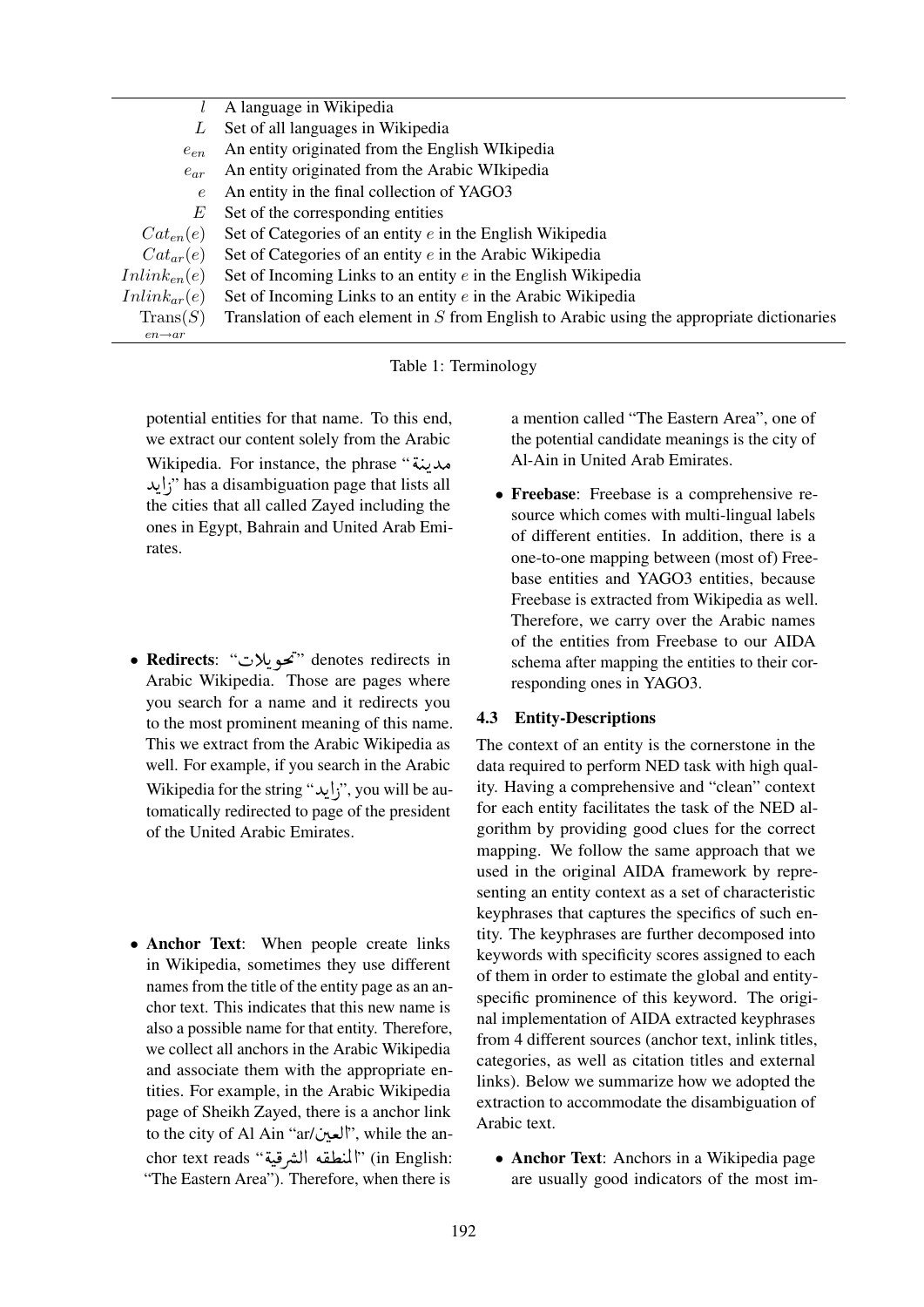portant aspects of that page. In the original implementation of AIDA, all anchors in a page are associated with the corresponding entity of this page, and added to the set of its keyphrases.The same holds for AIDArabic. However, we extract the anchors from the Arabic Wikipedia to get Arabic context.

• Inlink Titles: In the same fashion that links to other entities are good clues for the aspects of the entity, links coming from other entities are as well. In AIDA, the set of the titles of the pages that has links to an entity were considered among the keyphrases of such an entity. We pursued the same approach here, and fused incoming links to an entity from both English and Arabic Wikipedia. Once set of the incoming links was fully built, we applied - when applicable - interwiki links to get the translation of titles of the entities coming from the English Wikipedia into the Arabic language. Formally:

$$
Inlink(e) = Inlink_{ar}(e) \cup \underset{en \to ar}{\text{Trans}}(Inlink_{en}(e))
$$

• Categories: Each Wikipedia page belongs to one or more categories, which are mentioned at the bottom part of the page. We configured YAGO3 to provide the union of the categories from both, the English and Arabic Wikipedia. We exploit the interwiki links among categories to translate the English categories to Arabic. This comes with two benefits, we use the category mappings which result in fairly accurate translation in contrast to machine translation. In addition, we enrich the category system of the Arabic Wikipedia by categories from the English for entities that have corresponding English counterpart.

$$
Cat(e) = Cat_{ar}(e) \cup \text{Trans}(Cat_{en}(e))
$$

• Citation Titles and External Links: Those were two sources of entities context in the original Wikipedia. Due to the small coverage in the Arabic Wikipedia, we ignored them in AIDArabic.

Table 2 summarizes which context resource has been translated and/or enriched from the English Wikipedia.

#### 4.4 Entity-Entity Relatedness Model

For coherent text, there should be connection between all entities mentioned in the text. In other words, a piece of text cannot cover too many aspects at the same time. Therefore, recent NED techniques exploit entity-entity relatedness to further improve the quality of mapping mentions to entities. The original implementation of AIDA used for that purpose a measure introduced by (Milne and Witten, 2008) that estimates the relatedness or coherence between two entities using the overlap in the incoming links to them in the English Wikipedia.

Despite the cultural difference, it is fairly conceivable to assume that if two entities are related in the English Wikipedia, they should also be related in the Arabic one. In addition, we enrich the link structure used in AIDA with the link structure of the Arabic Wikipedia. Hence, we estimate the relatedness between entities using overlap in incoming links in both the English and Arabic Wikipedia's together.

#### 5 Experimentation

#### 5.1 Setup and Results

Up to our knowledge, there is no standard Arabic data set available for a systematic evaluation of NED. In order to assess the quality of our system, we manually prepared a small benchmark collection. To this end, we gathered 10 news articles from www.aljazeera.net from the domains of sports and politics including regional as well as international news. We manually annotated the mentions in the text, and disambiguated the text by using AIDArabic. In our setup, we used the LOCAL configuration setting of AIDA together with the original weights. The data set contains a total of 103 mentions. AIDArabic managed to annotate 34 of them correctly, and assigned 68 to NULL, while one mention was mapped wrongly.

#### 5.2 Discussion

AIDArabic performance in terms of precision is impressive (%97.1). Performance in that regard is positively influenced by testing on a "clean" input of news articles. Nevertheless, AIDArabic loses on recall. Mentions that are mapped to NULL, either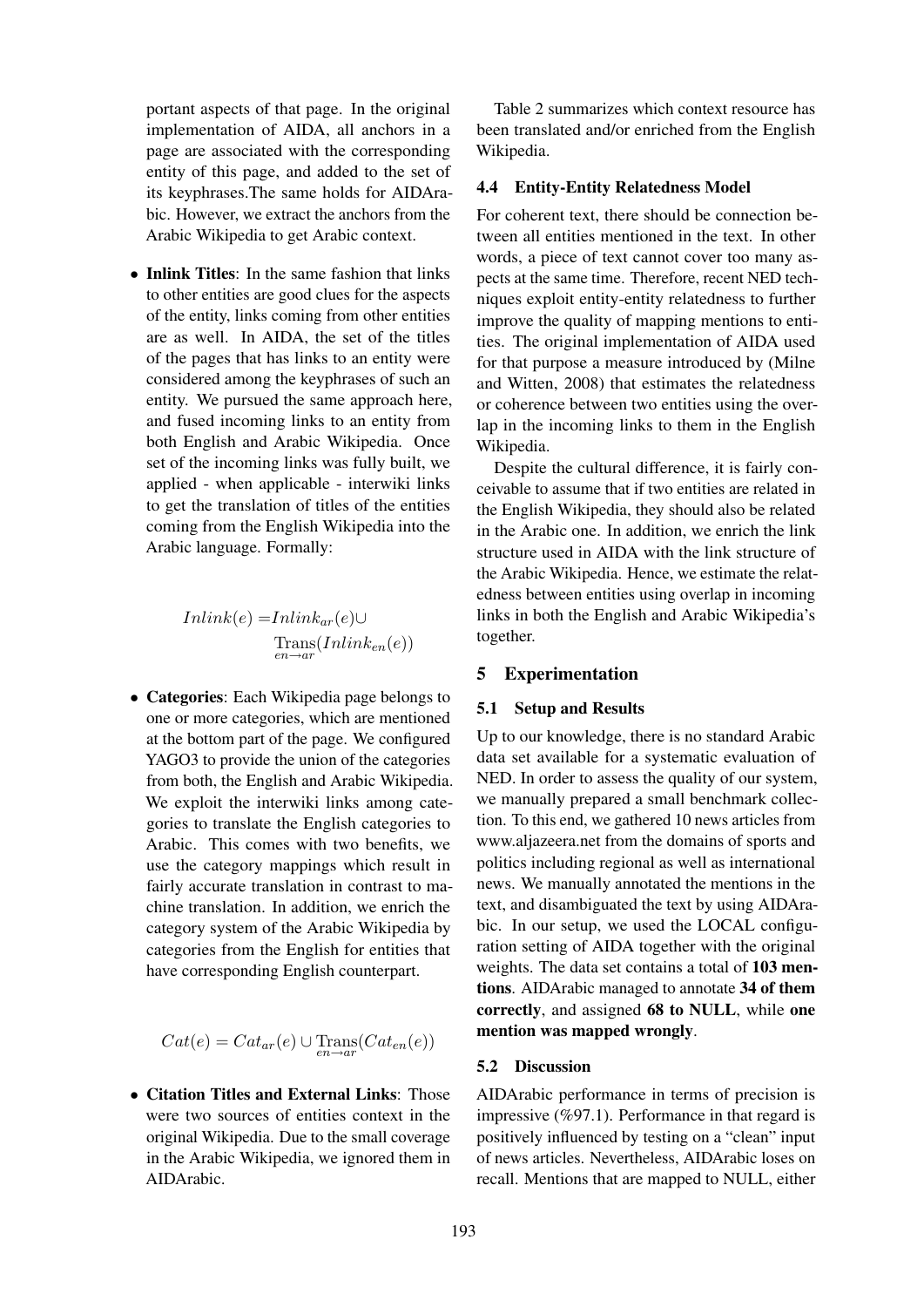|                         | Context Source   Arabic Wikipedia   English Wikipedia |  |
|-------------------------|-------------------------------------------------------|--|
| Anchor Text             |                                                       |  |
| Categories              |                                                       |  |
| Title of Incoming Links |                                                       |  |

Table 2: Entities Context Sources

have no correct entity in the entity repository, or the entity exists but lacks the corresponding nameentity dictionary entry.

This observation confirms our initial hypothesis that lack of data is one of the main challenges for applying NED on Arabic text. Another aspect that harms recall is the nature of Arabic language. Letters get attached to the beginning and/or the end of words (e.g. connected prepositions and pronouns). In such a case, when querying the dictionary, AIDArabic is not able to retrieve the correct nary, AIDArabic is not able to retrieve the correct<br>candidates for a mention like "بفرنسا", because of ֧֖֧֧֧֪֪֦֧֚֚֚֚֚֚֚֚֚֚֚֚֝֝֝֝֝֝֓֝֓֝֬֝֓֝֓֝֝֬֝֓ . the " $\vdots$ " in the beginning. Similar difficulties arise when matching the entities description. Here, many keywords do not be to match the input text because they appear in a modified version augmented with some extra letters.

## 6 Conclusion & Outlook

In this paper, we have introduced the AIDArabic framework, which allows named entity disambiguation of Arabic texts based on an automatically generated knowledge based derived from Wikipedia. Our proof-of-concept implementation shows that entity disambiguation for Arabic texts becomes viable, although the underlying data sources (in particular Wikipedia) still is relatively sparse. Since our approach "integrates" knowledge encapsulated in interwiki links from the English Wikipedia, we are able to boost the amount of context information available compared to a solely monolingual approach.

As a next step, intend to build up a proper dataset that we will use for a systematic evaluation of AIDArabic. In addition, we plan to apply machine translation/transliteration techniques for keyphrases and/or dictionary lookup for keywords in order to provide even more context information for each and every entity. In addition, we may employ approximate matching approaches for keyphrases to account for the existence of additional letter connected to words. As a byproduct we will be able to apply AIDArabic on less formal

text (e.g. social media) which contains a considerable amount of misspellings for example. Apart from assessing and improving AIDArabic, a natural next step is to extend the framework by extractors for other languages, such as French or German. By doing so, we are going to create a framework, which will be in its final version fully language agnostic.

## Acknowledgments

We would like to thank Fabian M. Suchanek and Joanna Biega for their help with adopting YAGO3 extraction code to fulfill AIDArabic requirements.

#### References

- [Auer et al.2007] Sören Auer, Christian Bizer, Georgi Kobilarov, Jens Lehmann, and Zachary Ives. 2007. DBpedia: A nucleus for a web of open data. In *Proceedings of the 6th Intl Semantic Web Conference*, pages 11–15, Busan, Korea.
- [Bunescu and Pasca2006] Razvan Bunescu and Marius Pasca. 2006. Using encyclopedic knowledge for named entity disambiguation. In *Proceedings of the 11th Conference of the European Chapter of the Association for Computational Linguistics (EACL 2006)*, pages 9–16, Trento, Italy.
- [Cucerzan2007] S. Cucerzan. 2007. Large-scale named entity disambiguation based on Wikipedia data. In *Proceedings of EMNLP-CoNLL 2007*, pages 708–716, Prague, Czech Republic.
- [Darwish2013] Kareem Darwish. 2013. Named entity recognition using cross-lingual resources: Arabic as an example. In *Proceedings of the 51st Annual Meeting of the Association for Computational Linguistics (ACL 2013)* , pages 1558–1567, Sofia, Bulgaria.
- [Ferragina and Scaiella2010] Paolo Ferragina and Ugo Scaiella. 2010. Tagme: On-the-fly annotation of short text fragments (by Wikipedia entities). In *Proceedings of the 19th ACM International Conference on Information and Knowledge Management (CIKM 2010)*, pages 1625–1628, New York, NY, USA.
- [Ferrucci2012] D. A. Ferrucci. 2012. Introduction to "This is Watson". *IBM Journal of Research and Development (Volume 56, Issue 3)*, pages 235–249.